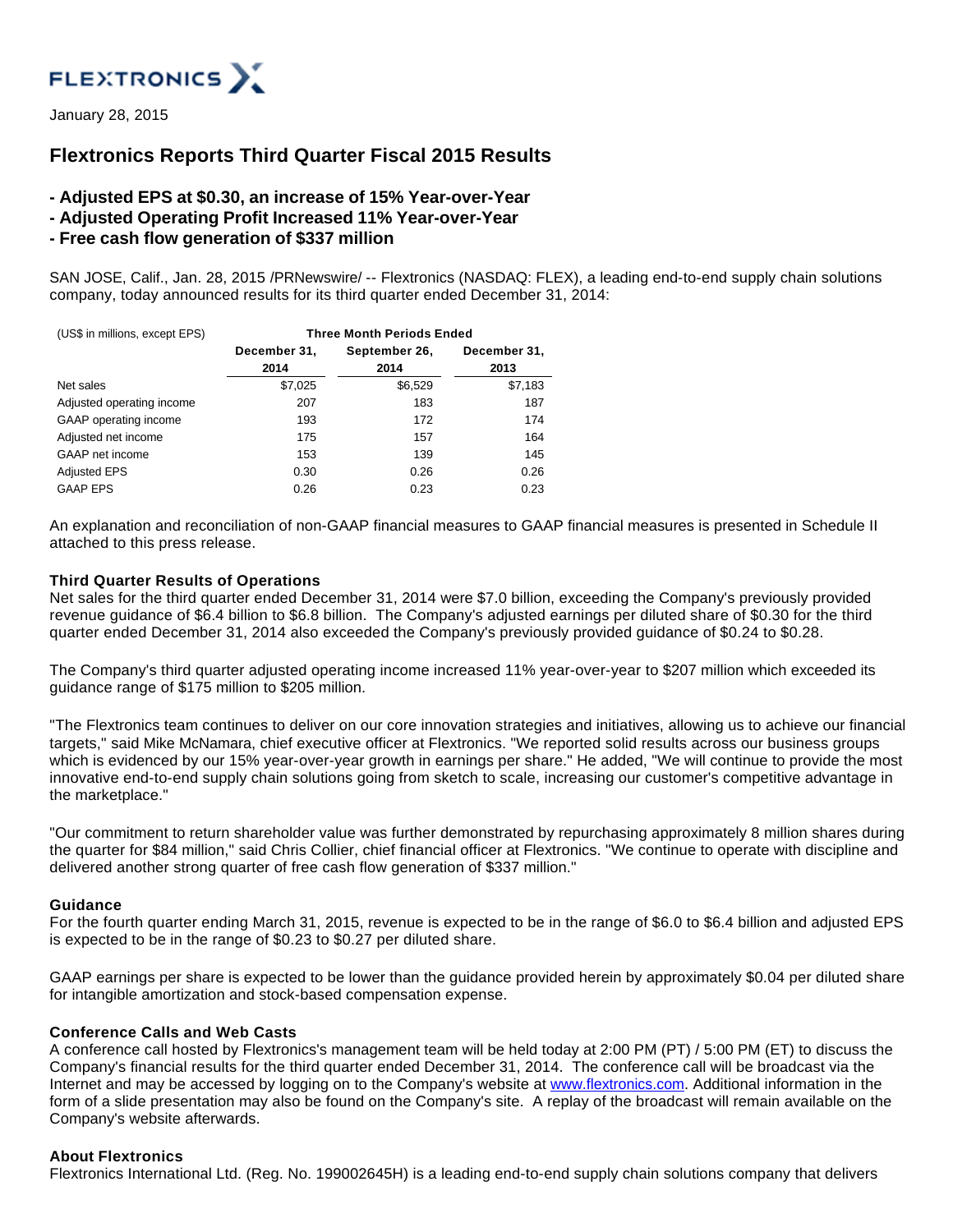innovative design, engineering, manufacturing and logistics services to a range of industries and end-markets, including data networking, telecom, enterprise computing and storage, industrial, capital equipment, appliances, automation, medical, automotive, aerospace and defense, energy, mobile, computing and other electronic product categories. Flextronics is an industry leader with \$26 billion in sales, generated from helping customers design, build, ship, and service their products through an unparalleled network of facilities and innovations centers in approximately 30 countries and across four continents. Flextronics service offerings and vertically integrated component technologies optimize customer supply chains by lowering costs, increasing flexibility, and reducing time-to-market. For more information, visit [www.flextronics.com](http://www.flextronics.com/) or follow us on Twitter @flextronics.

This press release contains forward-looking statements within the meaning of U.S. securities law including statements related to the future expected revenues and earnings per share. These forward-looking statements involve risks and uncertainties that could cause the actual results to differ materially from those anticipated by these forward-looking statements. Readers are cautioned not to place undue reliance on these forward-looking statements. These risks include: that future revenues and earnings may not be achieved as expected; the challenges of effectively managing our operations, including our ability to control costs and manage changes in our operations; compliance with legal and regulatory requirements; the possibility that benefits of the Company's restructuring actions may not materialize as expected; that the expected revenue and margins from recently launched programs may not be realized; that recently proposed changes in tax laws in certain jurisdictions where we operate may materially impact our tax expense, and the effects that the current macroeconomic environment could have on our business and demand for our products as well as the effects that current credit and market conditions could have on the liquidity and financial condition of our customers and suppliers, including any impact on their ability to meet their contractual obligations. Additional information concerning these and other risks is described under "Risk Factors" and "Management's Discussion and Analysis of Financial Condition and Results of Operations" in our reports on Form 10-K and 10-Q that we file with the U.S. Securities and Exchange Commission. The forward-looking statements in this press release are based on current expectations and Flextronics assumes no obligation to update these forward-looking statements. Our share repurchase program does not obligate the Company to repurchase a specific number of shares and may be suspended or terminated at any time without prior notice.

| Renee Brotherton                 | Kevin Kessel                 |
|----------------------------------|------------------------------|
| Corporate Communications         | <b>Investor Relations</b>    |
| (408) 576-7189                   | (408) 576-7985               |
| renee.brotherton@flextronics.com | kevin.kessel@flextronics.com |

#### **SCHEDULE I**

#### **FLEXTRONICS INTERNATIONAL LTD. UNAUDITED CONDENSED CONSOLIDATED STATEMENTS OF OPERATIONS (In thousands, except per share amounts)**

|             |                                                    | <b>Three Month Periods Ended</b> |     |                           |     |                   |
|-------------|----------------------------------------------------|----------------------------------|-----|---------------------------|-----|-------------------|
|             |                                                    | December 31, 2014                |     | <b>September 26, 2014</b> |     | December 31, 2013 |
| GAAP:       |                                                    |                                  |     |                           |     |                   |
| Net sales   |                                                    | \$<br>7,025,054                  | \$  | 6,528,517                 | \$  | 7,183,442         |
|             | Cost of sales                                      | 6,616,397                        |     | 6,151,436                 |     | 6,784,823         |
|             | Gross profit                                       | 408,657                          |     | 377,081                   |     | 398,619           |
|             | Selling, general and administrative expenses       | 215,993                          |     | 204,590                   |     | 224,576           |
|             | Operating income                                   | 192,664                          |     | 172,491                   |     | 174,043           |
|             | Intangible amortization                            | 8,045                            |     | 8,232                     |     | 5,575             |
|             | Interest and other, net                            | 9,035                            |     | 12,506                    |     | 18,342            |
|             | Other charges (income), net                        | 5,067                            |     | (2,584)                   |     | (3,599)           |
|             | Income before income taxes                         | 170,517                          |     | 154,337                   |     | 153,725           |
|             | Provision for income taxes                         | 17,618                           |     | 15,434                    |     | 8,568             |
|             | Net income                                         | \$<br>152,899                    | \$  | 138,903                   | S   | 145,157           |
| EPS:        |                                                    |                                  |     |                           |     |                   |
| Net income: |                                                    |                                  |     |                           |     |                   |
|             | <b>GAAP</b>                                        | \$<br>0.26                       | \$. | 0.23                      | \$. | 0.23              |
|             | Non-GAAP                                           | \$<br>0.30                       | S.  | 0.26                      |     | 0.26              |
|             | Diluted shares used in computing per share amounts | 587,201                          |     | 595,871                   |     | 618,677           |

See Schedule II for the reconciliation of GAAP to non-GAAP financial measures. See the accompanying notes on Schedule IV attached to this press release.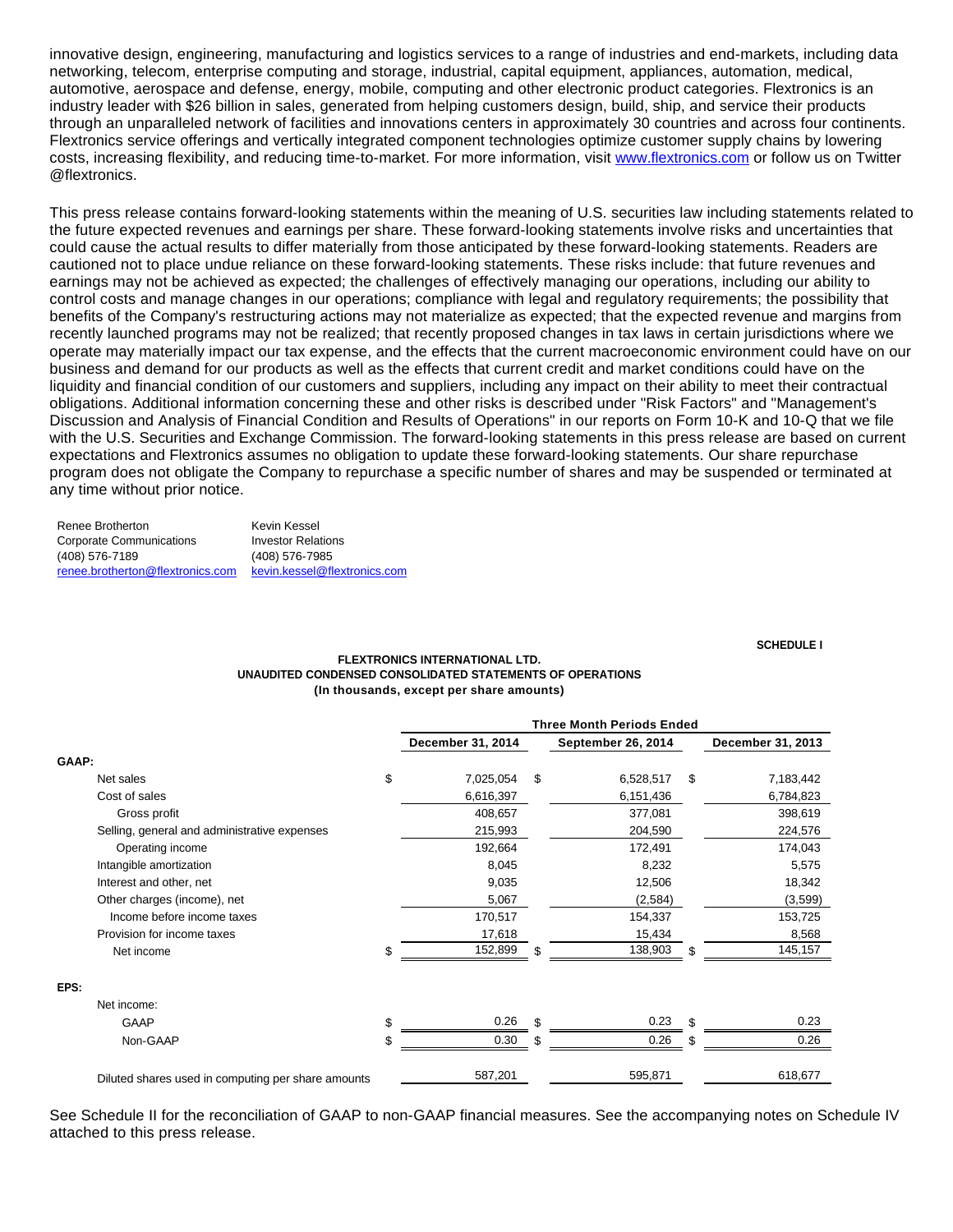### **FLEXTRONICS INTERNATIONAL LTD. RECONCILIATION OF GAAP TO NON-GAAP FINANCIAL MEASURES (1) (In thousands, except per share amounts)**

|                                        |    | <b>Three Month Periods Ended</b> |    |                    |     |                   |
|----------------------------------------|----|----------------------------------|----|--------------------|-----|-------------------|
|                                        |    | December 31, 2014                |    | September 26, 2014 |     | December 31, 2013 |
| <b>GAAP gross profit</b>               | \$ | 408,657                          | \$ | 377,081            | \$  | 398,619           |
| Stock-based compensation expense       |    | 2,083                            |    | 1,868              |     | 1,800             |
| Non-GAAP gross profit                  | \$ | 410,740                          | \$ | 378,949            | \$. | 400,419           |
| <b>GAAP SG&amp;A Expenses</b>          | \$ | 215,993                          | \$ | 204,590            | S   | 224,576           |
| Stock-based compensation expense       |    | 12,136                           |    | 9,051              |     | 11,311            |
| <b>Non-GAAP SG&amp;A Expenses</b>      | \$ | 203,857                          | S  | 195,539            | S.  | 213,265           |
| <b>GAAP</b> operating income           | \$ | 192,664                          | S  | 172,491            | S   | 174,043           |
| Stock-based compensation expense       |    | 14,219                           |    | 10,919             |     | 13,111            |
| Non-GAAP operating income              | \$ | 206,883                          | \$ | 183,410            |     | 187,154           |
| <b>GAAP provision for income taxes</b> |    | 17,618                           | S  | 15,434             | S   | 8,568             |
| Intangible amortization benefit        |    | 224                              |    | 1,177              |     |                   |
| Non-GAAP provision for income taxes    | \$ | 17,842                           | \$ | 16,611             |     | 8,568             |
| <b>GAAP net income</b>                 | \$ | 152,899                          | S  | 138,903            | S.  | 145,157           |
| Stock-based compensation expense       |    | 14,219                           |    | 10,919             |     | 13,111            |
| Intangible amortization                |    | 8,045                            |    | 8,232              |     | 5,575             |
| Adjustments for taxes                  |    | (224)                            |    | (1, 177)           |     |                   |
| Non-GAAP net income                    | \$ | 174,939                          | \$ | 156,877            |     | 163,843           |
| EPS:                                   |    |                                  |    |                    |     |                   |
| Net income:                            |    |                                  |    |                    |     |                   |
| GAAP                                   | \$ | 0.26                             | \$ | 0.23               |     | 0.23              |
| Non-GAAP                               | S  | 0.30                             |    | 0.26               |     | 0.26              |

## **SCHEDULE III**

#### **FLEXTRONICS INTERNATIONAL LTD. UNAUDITED CONDENSED CONSOLIDATED BALANCE SHEETS (In thousands)**

|                                                       | December 31, 2014 |            | March 31, 2014 |            |  |
|-------------------------------------------------------|-------------------|------------|----------------|------------|--|
| <b>ASSETS</b>                                         |                   |            |                |            |  |
| <b>Current Assets:</b>                                |                   |            |                |            |  |
| Cash and cash equivalents                             | \$                | 1,707,221  | \$             | 1,593,728  |  |
| Accounts receivable, net                              |                   | 2,449,773  |                | 2,697,985  |  |
| Inventories                                           |                   | 3,559,640  |                | 3,599,008  |  |
| Other current assets                                  |                   | 1,416,586  |                | 1,509,605  |  |
| <b>Total current assets</b>                           |                   | 9,133,220  |                | 9,400,326  |  |
| Property and equipment, net                           |                   | 2,114,681  |                | 2,288,656  |  |
| Goodwill and other intangible assets, net             |                   | 417,532    |                | 377,218    |  |
| Other assets                                          |                   | 425,040    |                | 433,950    |  |
| <b>Total assets</b>                                   | \$                | 12,090,473 | \$             | 12,500,150 |  |
| <b>LIABILITIES AND SHAREHOLDERS' EQUITY</b>           |                   |            |                |            |  |
| <b>Current Liabilities:</b>                           |                   |            |                |            |  |
| Bank borrowings and current portion of long-term debt | \$                | 45,174     | \$             | 32,575     |  |
| Accounts payable                                      |                   | 4,850,515  |                | 4,747,779  |  |
| Other current liabilities                             |                   | 2,313,033  |                | 2,876,333  |  |
| <b>Total current liabilities</b>                      |                   | 7,208,722  |                | 7,656,687  |  |
| Long-term debt, net of current portion:               |                   |            |                |            |  |
| Revolving credit facility                             |                   |            |                |            |  |
| 4.625% Notes (due 2020)                               |                   | 500,000    |                | 500,000    |  |
| 5.000% Notes (due 2023)                               |                   | 500,000    |                | 500,000    |  |
| Term Loans                                            |                   | 1,037,500  |                | 1,067,500  |  |
| Other long-term debt                                  |                   | 8,069      |                | 2,520      |  |
| Other liabilities                                     |                   | 447,337    |                | 571,764    |  |
| Total shareholders' equity                            |                   | 2,388,845  |                | 2,201,679  |  |